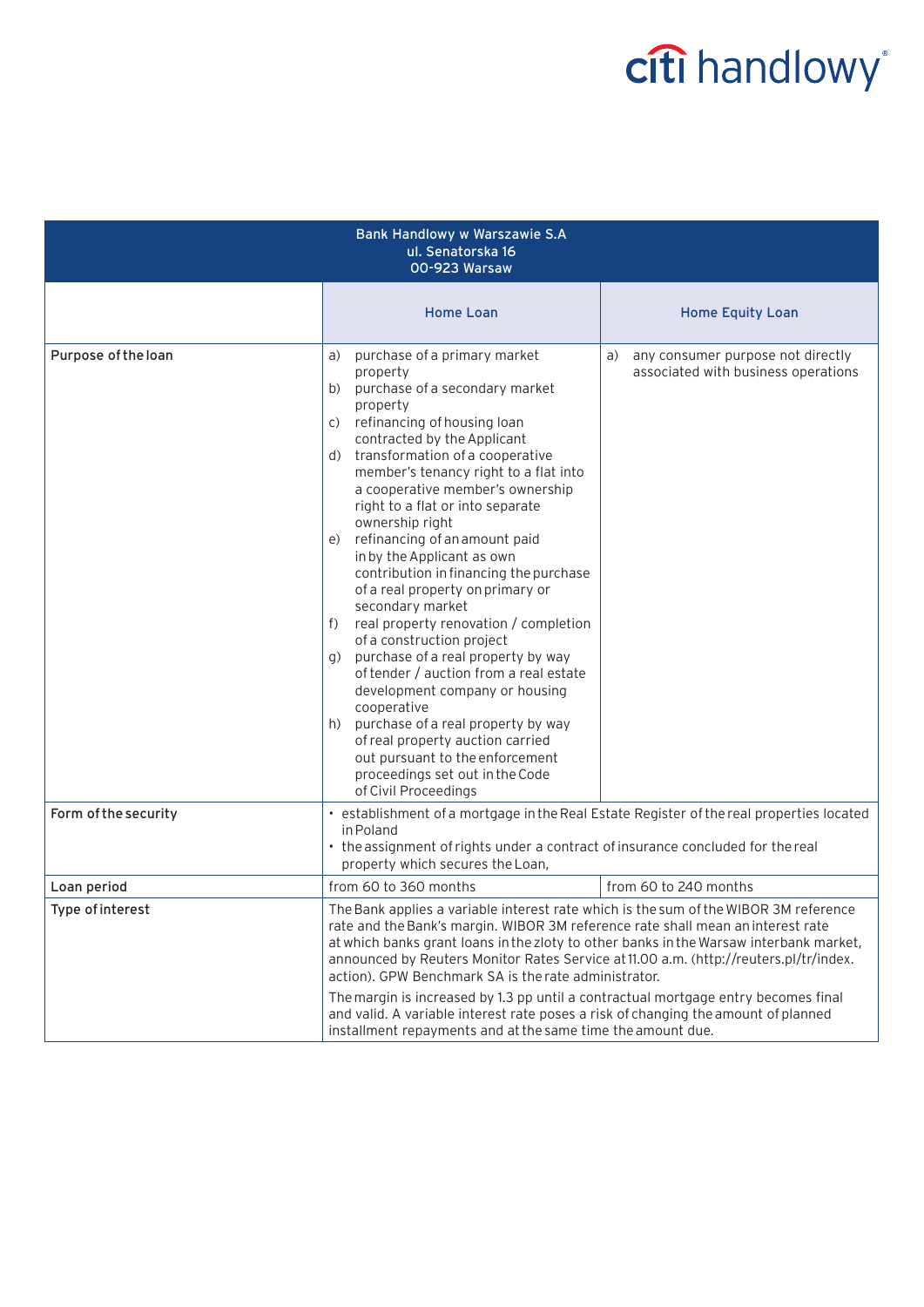| Bank Handlowy w Warszawie S.A<br>ul. Senatorska 16<br>00-923 Warsaw |                                                                                                                                                                                                                                                                                                                                                                                                                                                                                                                                                                                                                                                                                                                                                                                                                                                                                                                                                                                                                                                                                                                                                                                                                                                                                                                                                                                                                                                                                                                                                                                   |                                                                                                                                                                                                                                                                                                                                                                                                                                                                                                                                                                                                                                                                                                                                                                                                                                                                                                                                                                                                                                                                                                                                                                                                                                                                                                                                 |  |  |
|---------------------------------------------------------------------|-----------------------------------------------------------------------------------------------------------------------------------------------------------------------------------------------------------------------------------------------------------------------------------------------------------------------------------------------------------------------------------------------------------------------------------------------------------------------------------------------------------------------------------------------------------------------------------------------------------------------------------------------------------------------------------------------------------------------------------------------------------------------------------------------------------------------------------------------------------------------------------------------------------------------------------------------------------------------------------------------------------------------------------------------------------------------------------------------------------------------------------------------------------------------------------------------------------------------------------------------------------------------------------------------------------------------------------------------------------------------------------------------------------------------------------------------------------------------------------------------------------------------------------------------------------------------------------|---------------------------------------------------------------------------------------------------------------------------------------------------------------------------------------------------------------------------------------------------------------------------------------------------------------------------------------------------------------------------------------------------------------------------------------------------------------------------------------------------------------------------------------------------------------------------------------------------------------------------------------------------------------------------------------------------------------------------------------------------------------------------------------------------------------------------------------------------------------------------------------------------------------------------------------------------------------------------------------------------------------------------------------------------------------------------------------------------------------------------------------------------------------------------------------------------------------------------------------------------------------------------------------------------------------------------------|--|--|
|                                                                     | <b>Home Loan</b>                                                                                                                                                                                                                                                                                                                                                                                                                                                                                                                                                                                                                                                                                                                                                                                                                                                                                                                                                                                                                                                                                                                                                                                                                                                                                                                                                                                                                                                                                                                                                                  | <b>Home Equity Loan</b>                                                                                                                                                                                                                                                                                                                                                                                                                                                                                                                                                                                                                                                                                                                                                                                                                                                                                                                                                                                                                                                                                                                                                                                                                                                                                                         |  |  |
| Representative example:                                             | The Effective Annual Percentage Rate<br>(EAPR) for a home loan secured by<br>mortgage is 2.31%, assuming that:<br>the loan period is 25 years, the total<br>amount of the loan is PLN 520,000,<br>variable interest rate is 2.17%, including:<br>WIBOR 3M reference rate of 0.28% and<br>margin of 1.89% (the margin is increased<br>by 1.3pp until the entry of the mortgage<br>to the real estate register becomes final<br>and valid, assuming that this takes place<br>within 3 months after concluding the loan<br>agreement). The total cost of the loan<br>PLN162 856, including: commission of 1%,<br>i.e. PLN 5,200 interest PLN157 437 civil<br>law transactions tax PLN 19 (PCC), cost for<br>entering the mortgage in the Real Estate<br>Register PLN 200, fee for the maintenance<br>of a savings and clearing account (ROR)<br>PLN 0 (while maintaining monthly inflows<br>of at least PLN 8,000), total amount<br>due PLN 682 856, payable in 300 equal<br>monthly installments of PLN 2,273 after<br>creating the collateral. The conclusion<br>of an insurance contract is compulsory<br>in order to obtain the loan. The calculation<br>was performed as at 01/06/2020<br>on a representative example. The variable<br>interest bears the risk of high installment<br>and thus, the total amount for payment.                                                                                                                                                                                                                                                   | The Effective Annual Percentage Rate<br>(EAPR) for amortgage loan secured<br>by mortgage is 4.44%, assuming that:<br>the loan period is 15 years, the total<br>amount of the loan is PLN 280,000,<br>variable interest rate is 4.16%, including:<br>WIBOR 3M reference rate of 0.26% and<br>margin of 3.9% (the margin is increased<br>by 1.3 pp until the entry of the mortgage<br>to the real estate register becomes final<br>and valid, assuming that this takes place<br>within 3 months after concluding the loan<br>agreement). The total cost of the loan<br>PLN101 679, including: commission of 1%,<br>i.e. PLN 2800 interest PLN 98 660, civil<br>law transactions tax PLN19 (PCC), cost for<br>entering the mortgage in the Real Estate<br>Register PLN 200, fee for the maintenance<br>of a savings and clearing account (ROR)<br>PLN 0 (while maintaining monthly inflows<br>of at least PLN 5000), total amount due<br>PLN 381 679, payable in 180 equal monthly<br>installments of PLN 2117 after creating<br>the collateral. The conclusion of an insurance<br>contract is compulsory in order to obtain<br>the loan. The calculation was performed as<br>at 02/07/2020 on a representative example.<br>The variable interest bears the risk of high<br>installment and thus, the total amount for<br>payment. |  |  |
| <b>Additional costs</b>                                             | One of the conditions for release of the loan is submitting to the Bank an insurance<br>policy which proves that a contract of insurance has been concluded for the real<br>property which secures the Loan, and entering into a written agreement with the Bank<br>on the assignment of rights under such contract of insurance for the Bank along with<br>the confirmation of assignment of rights under insurance policy by the insurer together<br>with a receipt of payment to prove that an insurance premium has been paid.<br>Therefore, the Client bears the costs of real property insurance for the entire loan<br>period. The Client can insure the real property by:<br>• signing a group contract of insurance made by the Bank and an insurance company<br>which cooperates with the Bank<br>or<br>• concluding by the Client a contract of insurance with the insurer for the real property,<br>which meets the minimum conditions concerning the scope of insurance coverage<br>required by the Bank                                                                                                                                                                                                                                                                                                                                                                                                                                                                                                                                                             |                                                                                                                                                                                                                                                                                                                                                                                                                                                                                                                                                                                                                                                                                                                                                                                                                                                                                                                                                                                                                                                                                                                                                                                                                                                                                                                                 |  |  |
| Early loan repayment                                                | The Borrower may repay earlier the whole or part of the Loan by transferring<br>the funds to a loan/credit facility bank account displayed in Internet banking service,<br>CitibankOnline. The Borrower may also make an early repayment of the Loan<br>to the account indicated in the Agreement after submitting an instruction to this<br>effect by "CitiPhone" call center or in a written letter sent to the Bank or submitted<br>to the Bank's branch, no later than within 3 business days before a planned partial/<br>full earlier Loan repayment. The instruction of early repayment should contain<br>information on the amount of the Loan being repaid earlier. Full Loan repayment<br>means the repayment of the Loan principal together with interest and other sums<br>payable under this Agreement. The Bank shall collect a fee on the full or partial<br>earlier repayment of the Loan at a rate of 2%. The fee is charged for three years from<br>the release of the loan. After that period the Bank shall not collect a fee on the full or<br>partial earlier repayment of the Loan. The fee on partial repayment shall be computed<br>on the amount of the Loan principal being repaid and shall be charged by reducing<br>respectively the amount being repaid. The fee on full repayment shall be computed<br>on the principal outstanding amount. In the event of the full or partial earlier repayment<br>of the Loan, the Bank shall not charge any interest on the repaid portion of the principal<br>for a time period falling after the repayment. |                                                                                                                                                                                                                                                                                                                                                                                                                                                                                                                                                                                                                                                                                                                                                                                                                                                                                                                                                                                                                                                                                                                                                                                                                                                                                                                                 |  |  |
| Real property appraisal                                             | The Bank shall appraise, at its own expense, the value of a real property that serves as<br>a legal security for a home loan or a home equity loan                                                                                                                                                                                                                                                                                                                                                                                                                                                                                                                                                                                                                                                                                                                                                                                                                                                                                                                                                                                                                                                                                                                                                                                                                                                                                                                                                                                                                                |                                                                                                                                                                                                                                                                                                                                                                                                                                                                                                                                                                                                                                                                                                                                                                                                                                                                                                                                                                                                                                                                                                                                                                                                                                                                                                                                 |  |  |